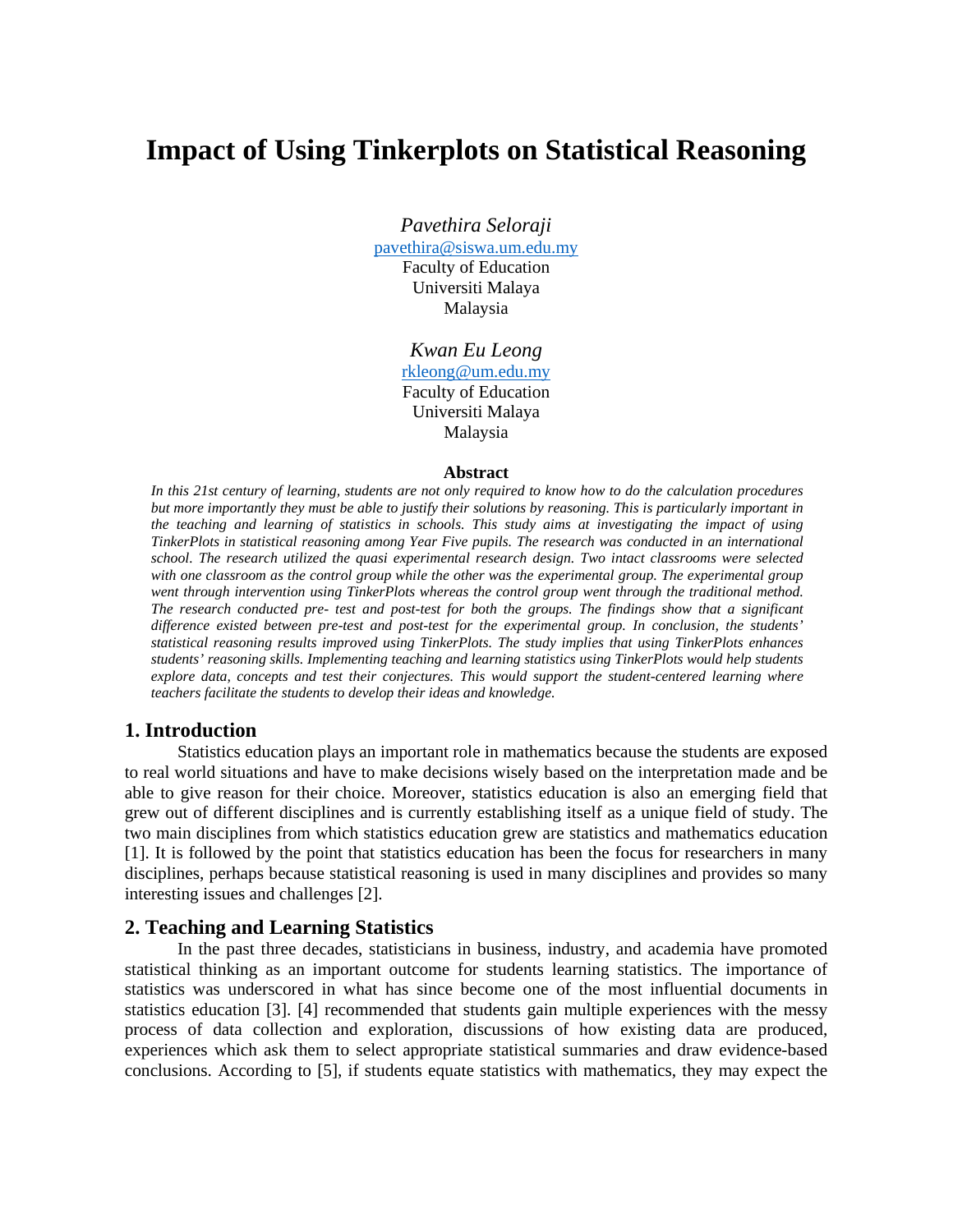focus to be on a single correct outcome. However, statistics offers distinctive and powerful ways of reasoning that are distinctly different from mathematical reasoning.

## **3. Teaching and Learning Statistics with Technology**

[6] stated in parallel to these developments, statistical "packages" such as SPSS (http://www.spss.com) and BMDP (http://www.statistical-solutions-software.com) were developed for supporting the statistical practitioner. For many decades these two tools were characterized as a "black box" with a collection of statistical methods, where the user analyzed the statistical problem, selected the appropriate method (predominantly numerical), and obtained the corresponding results. However, neither interactive working styles nor statistical graphs were very much supported with these packages at that time. [7] explained that technologies for learning statistics should mirror the theory and practice of professional statistics packages to keep the gap between learning statistics and using statistical methods professionally as small as possible. Another perspective is to use technology to improve statistics learning. The focus in this perspective is on other affordances of technology, such as making statistics visual, interactive and dynamic, focusing on concepts rather than computations, and offering the opportunity to experiment with data to make it engaging for students.

[8] discussed many technological tools available for statistics instruction. Choosing technology or a combination of technologies most appropriate for the student learning goals could involve a complex set of considerations and decisions about how to best choose and use these tools, how often to use them, and for what purposes and activities. Many types of technological tools and resources support statistics teaching and learning. These include: (a) statistical software packages, (b) spreadsheets, (c) applets/stand-alone applications, (d) graphing calculators, (e) multimedia materials, (f) data repositories, and (f) educational software. The goal of this section is to provide an overview of these types of tools and common examples of each, and to highlight the software requirements from an educational perspective [6].

[9] implemented a recent study using the TinkerPlots software to enhance statistical reasoning of primary five and six graders. They were able to construct plots and utilize plots to support their thinking on the given data. From these three studies, they noticed that the TinkerPlots software is a dynamic graphing software package that is usually used in primary schools and middle schools. Moreover, [10] stated by using the dynamic software in statistics such as TinkerPlots the students are able to develop their understanding in statistics including grasping of basic concepts before they study advanced topics in normal distribution. TinkerPlots empower students to use their ability to create graphical representation, which will enable them to develop their visualization skills, thinking skills, concepts and understanding.

# **4. Statistical Reasoning Studies with Technology**

According to [11], in a series of studies on children's understanding about chance and distribution, these researchers examined students' emergent understanding of randomness while engaging with software especially designed to support their probabilistic reasoning. The students' understandings were then analyzed by comparing them to experts' meanings for randomness. Unlike the experts, the children shifted rapidly between four meanings for randomness. Moreover, their choices for these meanings seemed to be triggered by seemingly superficial (from the statistical viewpoint) aspects of the data. These findings helped the researchers re-design the software to better steer the micro-evolution of students' knowledge toward the focus of the expert's aspirations. Progress in the understandings of teaching and learning of statistical reasoning and the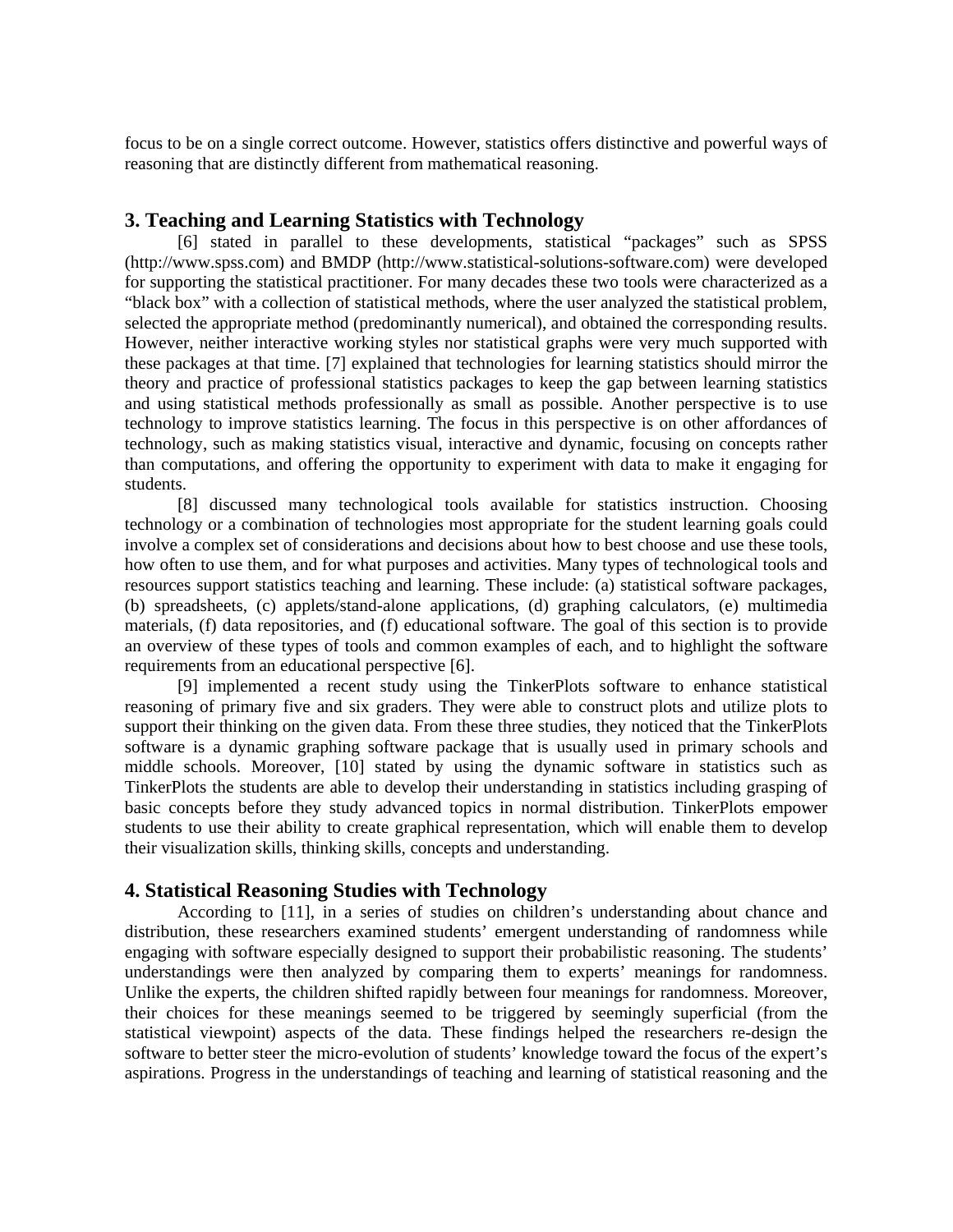availability of high quality technological tools for learning statistics have enabled the relatively young field of statistics education to integrate and readily capitalize on these advances [1].

# **5. Purpose and Research Questions**

The research objective is to find out the impact of *TinkerPlots* in statistical reasoning among Year Five pupils. Overall, the research gives importance to the following two research questions:

- 1. Is there any significant difference in the mean score of the post test between the control and experimental group?
- 2. Is there any significant difference between the mean score of the pre test and post test of the experimental group?

# **6. Methodology**

The research utilized the quasi experimental design. The research targeted students in an international school. The research population comprised all students who are studying in Year Five in international schools. Random sampling design was used in this research by selecting two classes of students from the particular school. A total of 46 students were selected as the research sample. Their age group is 9-11 years old; they consisted of different ethnicity from Malaysia and internationally such as: America, New Zealand, UK, Korea, Pakistan and India. A class of 23 students was selected as the experimental group while the other class consisting of 23 students was chosen as the control group.

All the students were given a pre-test before they were introduced to *TinkerPlots Software*. Then, the experimental group underwent intervention for a month using *TinkerPlots Software*. The students had to spend two days in a week with an hour for each slot. They were introduced to the software for the first intervention, and students started to familiarize with the software. The students were given a project to conduct later. They had to collect the data, analyze and interpret the data using the *TinkerPlots* software. Meanwhile, the control group was taught using the traditional method. The intervention for experiment group planned for 10 lessons as shown in Table 1.

| <b>Lesson Planning for Interventions</b>                                                                       |                                                                                                                                                                                                                                                                                                    |                           |                                                                                                                                                                                                                                                        |  |  |  |  |  |
|----------------------------------------------------------------------------------------------------------------|----------------------------------------------------------------------------------------------------------------------------------------------------------------------------------------------------------------------------------------------------------------------------------------------------|---------------------------|--------------------------------------------------------------------------------------------------------------------------------------------------------------------------------------------------------------------------------------------------------|--|--|--|--|--|
| <b>LESSON/</b>                                                                                                 | <b>TEACHER ACTIVITIES</b>                                                                                                                                                                                                                                                                          | <b>STUDENT ACTIVITIES</b> |                                                                                                                                                                                                                                                        |  |  |  |  |  |
| <b>LEARNING</b><br><b>OBJECTIVE</b>                                                                            |                                                                                                                                                                                                                                                                                                    |                           |                                                                                                                                                                                                                                                        |  |  |  |  |  |
| Lesson $1 & 2$<br>Learning<br><b>Objective:</b> I can<br>create the cards<br>$(data)$ in<br><b>TinkerPlots</b> | Teacher to introduce the TinkerPlots<br>Software and the main functions of the<br>software: Cards, Table, Plot, Slider, Text.<br>Teacher to ask students to insert the cards<br>and add the values or insert table as shown<br>in the slides prepared to continue the<br>values of the attributes. | $\mathbf{1}$<br>2.        | Students to add the attributes and<br>values in <i>TinkerPlots</i> which are given<br>in the PowerPoint slide as Figure 1.<br>Students to answer the questions on the<br>paper (Intervention 1) attached in<br>appendix.                               |  |  |  |  |  |
| <b>Lesson 3</b><br>Learning<br><b>Objective:</b> I can<br>draw the bar chart/<br>line graph                    | Teacher to give input on what types of<br>can be chosen<br>graphs<br>for<br>data<br>representation.<br>Teacher to remind students on how to<br>draw bar chart and line graphs by showing<br>examples on Smart board.                                                                               | 1.<br>2.<br>3.            | Students will be given graph paper to<br>plot the graphs (bar chart/line graph).<br>Students to refer to their data analysis<br>on <i>TinkerPlots</i> as Figure 2 and draw<br>the graphs.<br>Students answer the worksheet after<br>drawing the graph. |  |  |  |  |  |

**Table 1**   *Lesson Planning for Interventions*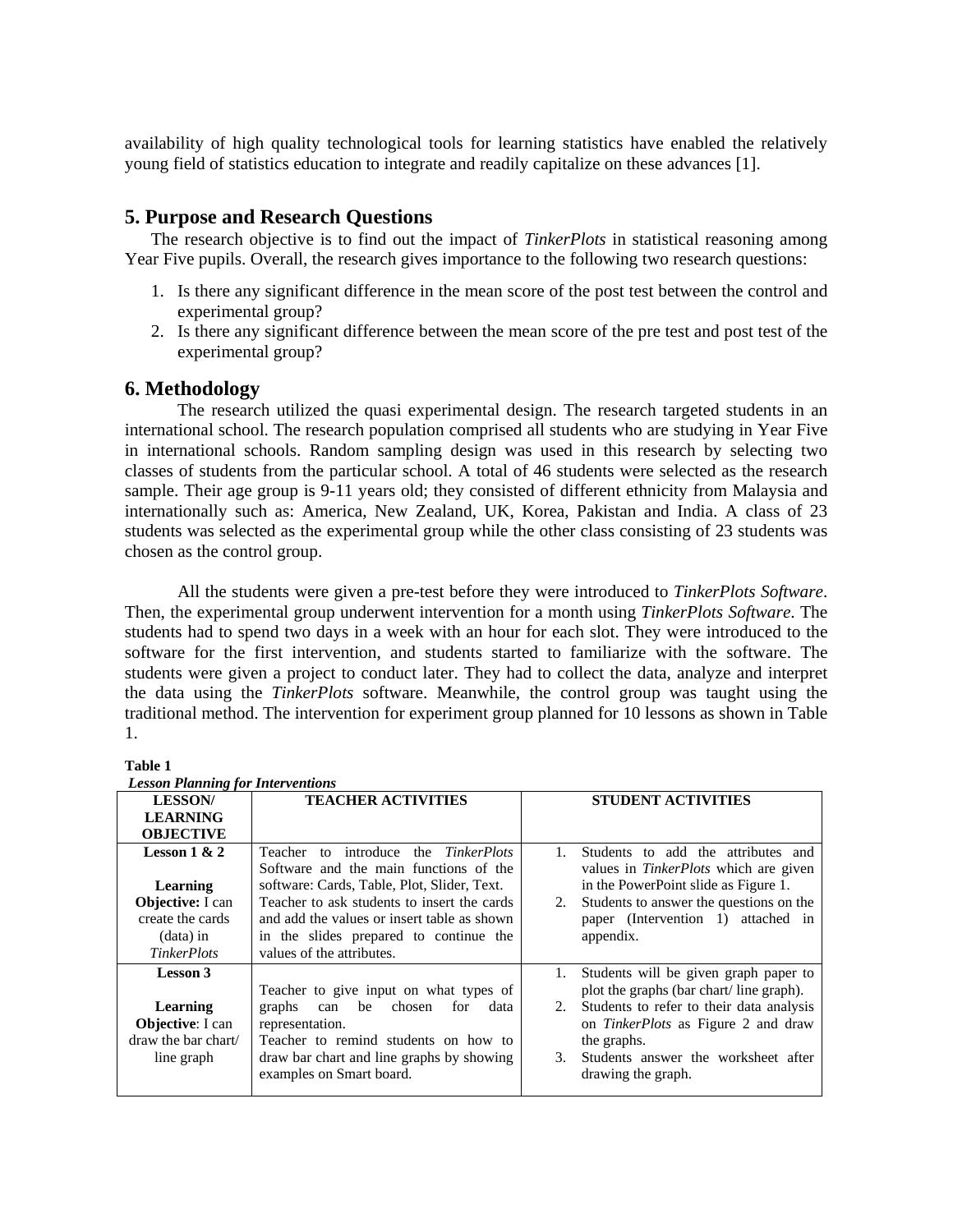| Lesson $4&5$<br>Learning<br>Objective: I can<br>analyze bar /line<br>graph using data         | Teacher to facilitate the children to insert<br>the data in TinkerPlots.<br>Teacher shows a few ways of exploring<br>the data.                                                            | 1.<br>2.<br>3.<br>4.<br>5. | Students collect the data within class<br>about favorite subject and least favorite<br>subject.<br>Students will start inserting the data<br>they have collected in TinkerPlot<br>Software.<br>Students to try out as teacher and<br>explore new ways of analyzing the data<br>like Figure 3.<br>Students compare with the Talk Partner<br>and discuss the inference.<br>Students will do the worksheet based<br>on the analysis. |
|-----------------------------------------------------------------------------------------------|-------------------------------------------------------------------------------------------------------------------------------------------------------------------------------------------|----------------------------|-----------------------------------------------------------------------------------------------------------------------------------------------------------------------------------------------------------------------------------------------------------------------------------------------------------------------------------------------------------------------------------------------------------------------------------|
| Lesson 6&7<br>Learning<br>Objective: I can<br>collect data                                    | Teacher to prepare questionnaire and<br>remind students what types of data will be<br>collected.                                                                                          | 1.<br>2.<br>3.             | Students will be given a questionnaire<br>about can drinks (Intervention 4)<br>attached in appendix.<br>Students will survey students from<br>other classes. They do the survey in the<br>cafeteria by randomly choosing the<br>participants.<br>Students insert the data collected in the<br>TinkerPlots Software.                                                                                                               |
| <b>Lesson 8</b><br>Learning<br>Objective:<br>I can analyse and<br>interpret data              | of<br>Teacher gives a few examples<br>interpreting data from the analysis.                                                                                                                | 1.<br>2.<br>3.             | Students to analyze the data using the<br>software as Figure 4.<br>Students interpret the data.<br>Students to answer the questions on the<br>worksheet given.                                                                                                                                                                                                                                                                    |
| Lesson 9<br>Learning<br>Objective:<br>I can create my own<br>survey                           | Teacher encourage students to propose a<br>few ideas to survey at home or school.<br>Teacher gets feedback from the students.                                                             | 1.<br>2.<br>3.             | Students choose the area they would<br>like to conduct research.<br>Students design their survey form.<br>Students make conjectures.                                                                                                                                                                                                                                                                                              |
| <b>Lesson 10</b><br>Learning<br>Objective:<br>I can collect,<br>analyse and<br>interpret data | Teacher to remind students to check<br>whether the conjectures made are the same<br>or not.<br>Teacher to have a whole class discussion<br>about the survey conducted by each<br>student. | 1.<br>2.<br>3.<br>4.<br>5. | Students collect data for their topic of<br>interest.<br>Students to key in the data collected in<br>TinkerPlots.<br>Students analyze the data as Figure 5.<br>Students to create questions based on<br>the analysis and Talk Partner to answer<br>questions.<br>Students need to<br>the<br>evaluate the answers given by the Talk<br>Partner.<br>Students to answer the question given<br>by the teacher.                        |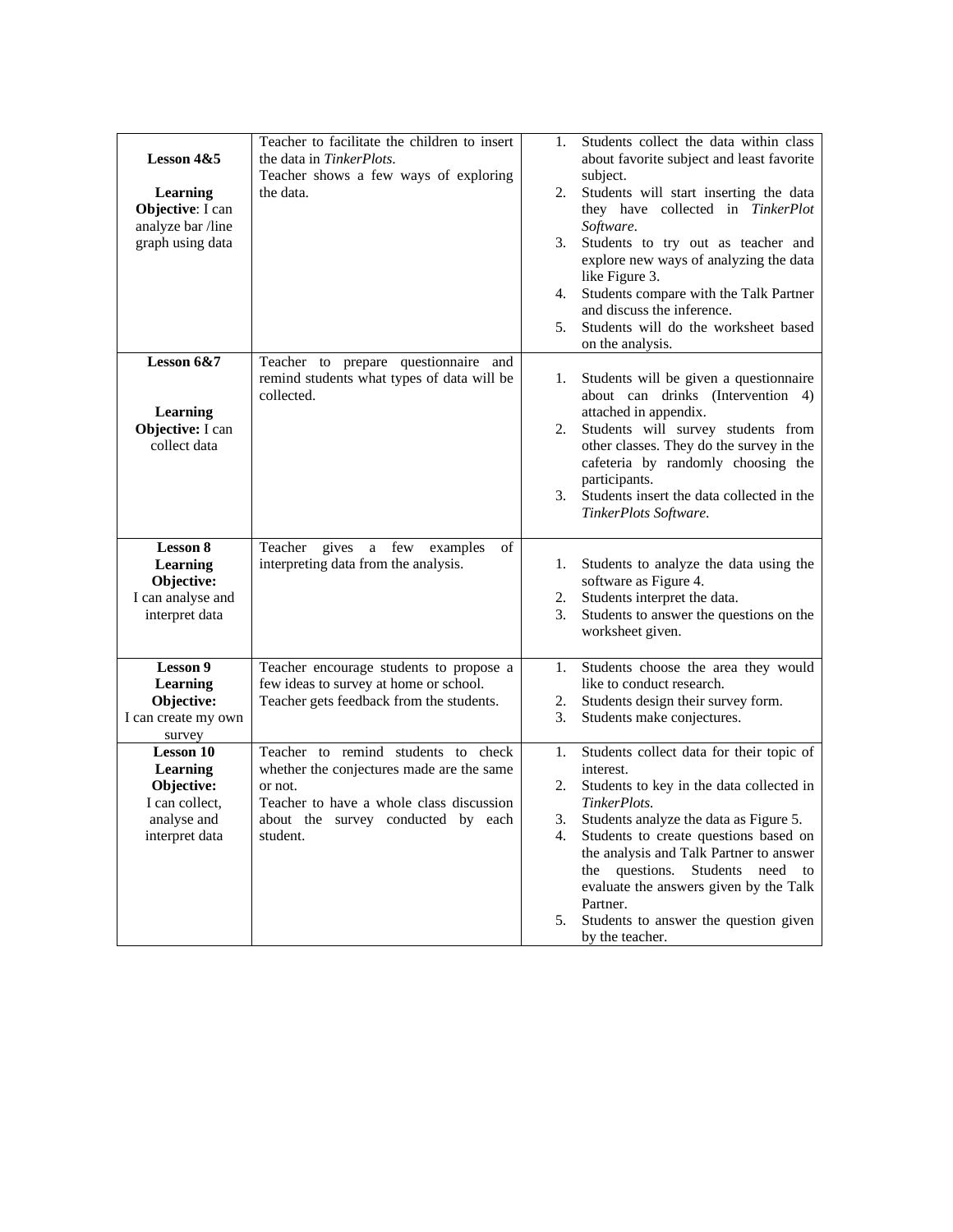











**Figure 4**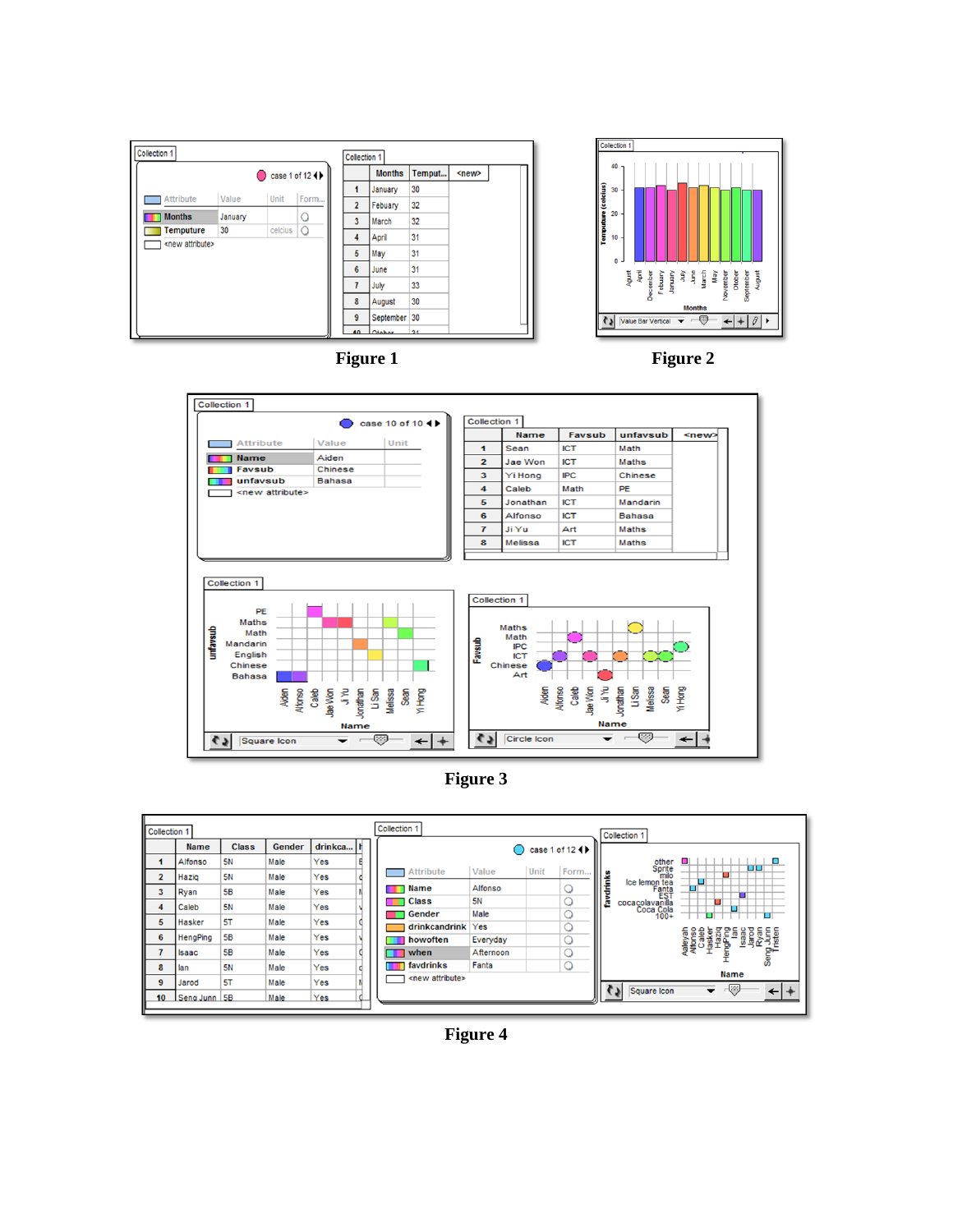



After the end of the interventions, both the experimental and control groups were given post-test. The results for pre-test and post-test were entered into a computer, in SPSS for analysis. Paired sample *t*-test and independent *t*-test were used for analysis and interpretation of the results.

# **7. Results**

To answer "Is there any significant difference in the mean score of the post test between the control and experimental group?"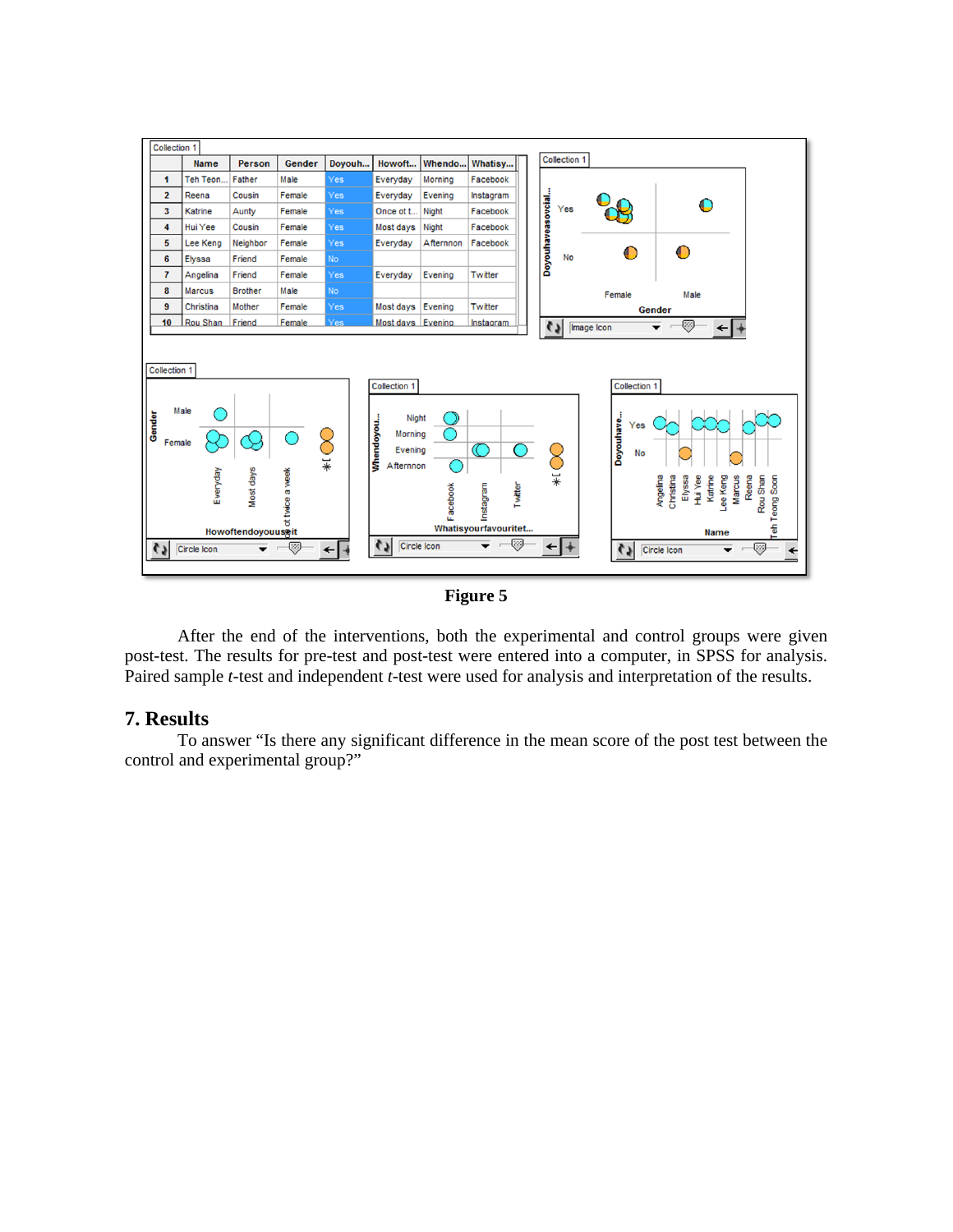## **Table 2**

#### *Descriptives*

|          | Group                                                                                                                                                     |       | Statistic | Std. Error |
|----------|-----------------------------------------------------------------------------------------------------------------------------------------------------------|-------|-----------|------------|
|          |                                                                                                                                                           | Mean  | 15.0870   | .56901     |
|          | Median<br>Variance<br>Experiment<br>Std. Deviation<br>Minimum<br>Maximum<br>Mean<br>Median<br>Variance<br>Control<br>Std. Deviation<br>Minimum<br>Maximum |       | 15.0000   |            |
|          |                                                                                                                                                           | 7.447 |           |            |
|          |                                                                                                                                                           |       | 2.72885   |            |
|          |                                                                                                                                                           |       | 9.00      |            |
|          |                                                                                                                                                           |       | 20.00     |            |
| PostTest |                                                                                                                                                           |       | 11.0000   | .70008     |
|          |                                                                                                                                                           |       | 11.0000   |            |
|          |                                                                                                                                                           |       | 11.273    |            |
|          |                                                                                                                                                           |       | 3.35749   |            |
|          |                                                                                                                                                           |       | 6.00      |            |
|          |                                                                                                                                                           |       | 17.00     |            |
|          |                                                                                                                                                           |       |           |            |

#### **Table 3**  *Independent Samples t-test*

|       |                                   | Levene's Test for<br><b>Equality of Variances</b> |      |                  | t-test for Equality of Means |                       |                    |                          |                                              |         |
|-------|-----------------------------------|---------------------------------------------------|------|------------------|------------------------------|-----------------------|--------------------|--------------------------|----------------------------------------------|---------|
|       |                                   | $\boldsymbol{F}$                                  | Sig. | $\boldsymbol{t}$ | df                           | $Sig. (2-$<br>tailed) | Mean<br>Difference | Std. Error<br>Difference | 95% Confidence Interval<br>of the Difference |         |
|       |                                   |                                                   |      |                  |                              |                       |                    |                          | Lower                                        | Upper   |
| Post- | Equal<br>variances<br>assumed     | 1.001                                             | .323 | 4.530            | 44                           | .000                  | 4.08696            | .90216                   | 2.26878                                      | 5.90513 |
| Test  | Equal<br>variances not<br>assumed |                                                   |      |                  | 4.530 42.236                 | .000                  | 4.08696            | .90216                   | 2.26663                                      | 5.90728 |

An independent samples *t*-test was conducted to determine the significant difference between post-test in the experimental group using *TinkerPlots* and control group on students' statistical reasoning skills. According to the descriptive statistics in Table 2, the post test mean score of the experimental group is higher ( $M = 15.087$ ,  $SD = 2.729$ ) than the control group ( $M = 11$ , *SD* = 3.357). Table 3 showed the results of the Levene's Test for Equality of Variances is to determine if the equal variances assumptions has been met. According to Levene's Test, the homogeneity of variance assumption was satisfied  $(F= 1.001, p=.323)$ . There was a significant difference in the scores for the experimental group,  $t(44) = 4.530$ ,  $p < 0.05$ . The effect size was = 1.33 and interpreted using Cohen's guide (1988) there as very large effect difference between the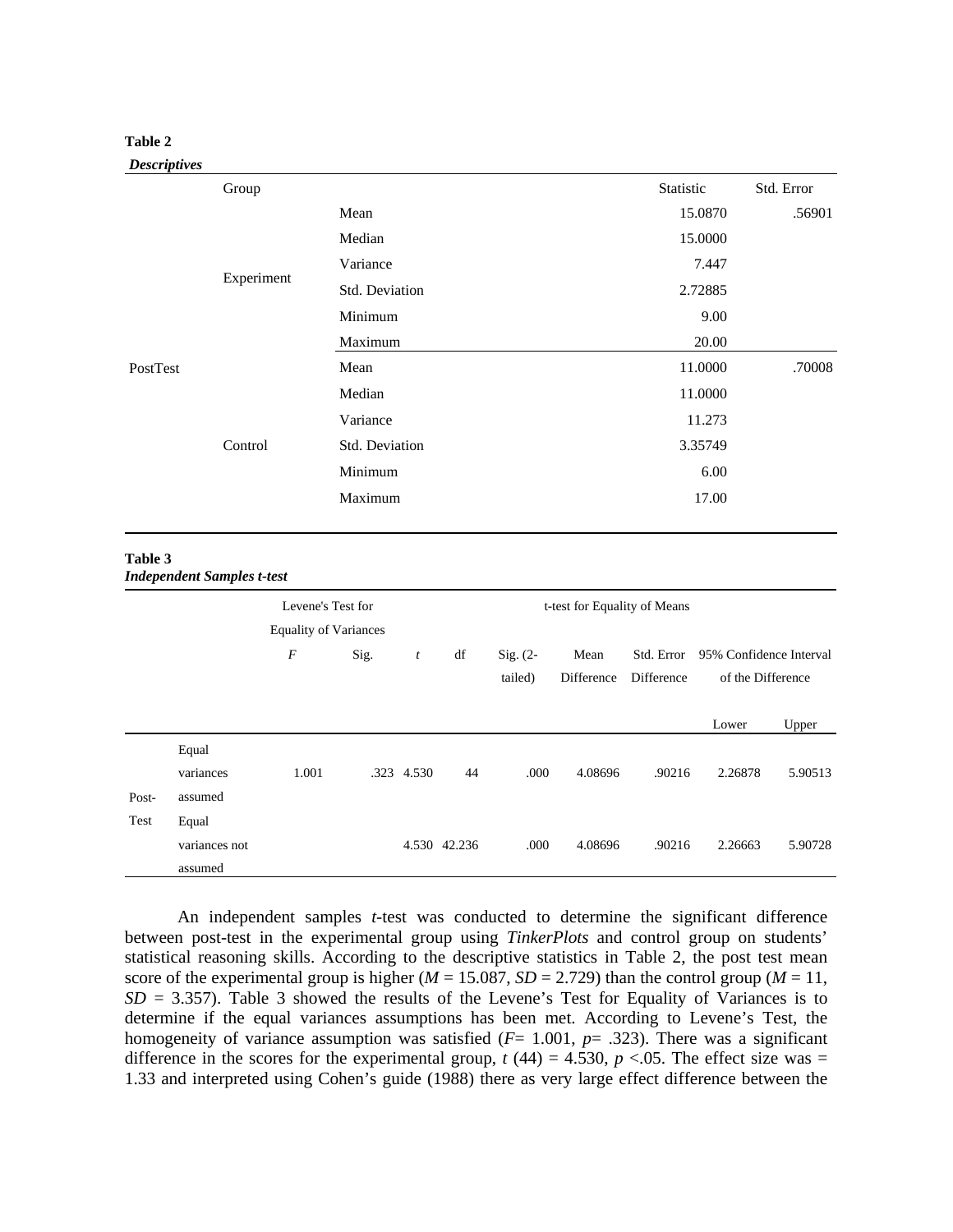sample and hypothesized proportions. These results indicate that the students in the experimental group using *TinkerPlots* performed better in post-test than the students in the control group.

To answer "Is there any significant difference between the mean score of the pre-test and post-test of the experimental group?"

| <b>Descriptive Statistics</b> |    |         |         |         |                |
|-------------------------------|----|---------|---------|---------|----------------|
|                               | N  | Minimum | Maximum | Mean    | Std. Deviation |
| <b>Before Intervention</b>    | 23 | 6.00    | 16.00   | 9.5652  | 2.51949        |
| After Intervention            | 23 | 9.00    | 20.00   | 15.0870 | 2.72885        |
| Valid N (listwise)            | 23 |         |         |         |                |

**Table 4** 

### **Table 5**

*Paired Samples t-Test*

|           |                                                          |            | <b>Paired Differences</b> |                    |                                              |                      |  | df | $Sig. (2-$ |
|-----------|----------------------------------------------------------|------------|---------------------------|--------------------|----------------------------------------------|----------------------|--|----|------------|
|           |                                                          | Mean       | Std.<br>Deviation         | Std. Error<br>Mean | 95% Confidence Interval<br>of the Difference |                      |  |    | tailed)    |
|           |                                                          |            |                           |                    | Lower                                        | Upper                |  |    |            |
| Pair<br>1 | <b>Before</b><br>Intervention -<br>After<br>Intervention | $-5.52174$ | 2.23341                   | .46570             | $-6.48754$                                   | $-4.55594$ $-11.857$ |  | 22 | .000       |

Table 4 shows the mean score of pre-test and post-test in experiment group using TinkerPlots. It shows the magnitude of the difference between the tests and can be seen which test has a higher mean. The post-test has higher mean ( $M = 15.087$ ,  $SD = 2.729$ ) than the pre-test ( $M =$ 9.565, *SD* = 2.519). A paired samples *t*-test was conducted to determine the significant difference between pre-test and post-test in using *TinkerPlots* on students' statistical reasoning skills. Based on Table 3, there was a significant difference in the scores for the experimental group (*M* = -5.522,  $SD = 2.233$ ), *t* (22) = -11.857, *p*<.05. The effect size was = 2.53. According to Cohen's (1988) interpretation, this is interpreted as a very large effect. There is nearly two standard deviation units of difference between the means of the pre-test and post-test scores. These results proves that the students in experimental group using *TinkerPlots* performed better in post-test after using *TinkerPlots* for data handling.

# **8. Discussion and Conclusion**

The findings of the study indicate that using technology has the most effect on statistical reasoning compared to the traditional method of teaching. There is a significant difference in posttest scores between the control group and experiment group. The study supported the conclusion by [7] stated that technologies for learning statistics should mirror the theory and practice of professional statistics packages to keep the gap between learning statistics and using statistical methods professionally as small as possible. [12] discussed the many technological tools available